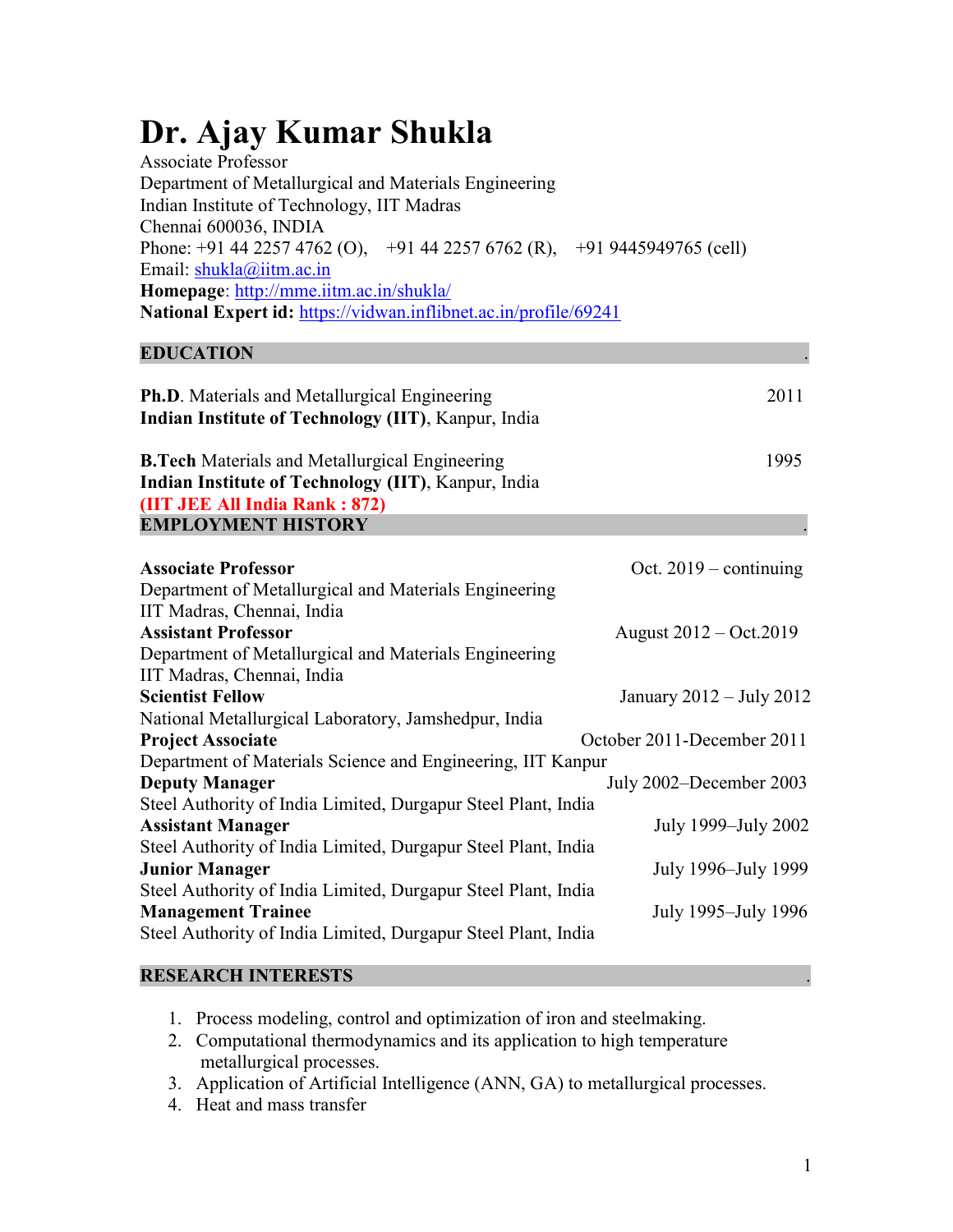- 5. Microwave assisted metal extraction.
- 6. Extractive Metallurgy
- 7. Waste recycling and utilization

#### PARTICIPATION IN INDUSTRIAL PROJECTS

Participated in projects involving development of Level-II Automation comprising of Static and Dynamic Control Models of BOF Steelmaking Process for Visakhapatnam and Rourkela Steel Plant. Also worked on projects like ferro-alloy production, magnesium and iron in low shaft furnace at NML Jamshedpur. At present working on sponsored/consultancy projects in the area of iron-making, steelmaking, waste recycling and management, development of level-2 process control models with industries like JSW Steel Plant, NMDC Ltd. India.

### **AWARDS**

1. Awarded first in ferrous category during Poster Presentation at National Metallurgist Day seminar held at Baroda in 2002.

2. GATE scholarship during Masters study (percentile 93.62 in 2004).

3. Selected for prestigious National Doctoral Fellowship by AICTE (All India Institute for Technical Education) in 2008.

4. MHRD scholarship during PhD studies.

5. Selected for DST-DAAD-PPP (German Academic Exchange Service) 2009 to work on joint project with Institute of Iron and Steel Technology, Technical University Bergakademie, Freiberg, Germany.

6. Visiting Researcher on DAAD Fellowship to Ferrous Metallurgy Division, RWTH Aachen University, Germany during Feb' 2014.

7. Visiting Faculty on DAAD Bilateral Exchange Fellowship to Ferrous Metallurgy Division, RWTH Aachen University, Germany during July' 2015.

8. Keynote speaker at high temperature processing symposium, 2016, Swinburne University, Australia.

9. Visiting Faculty at Iron and Steel Institute, TU Bergakademie Freiberg, Germany during 5-15 January, 2017 to deliver lectures in "Modeling of Steelmaking Processes".

#### PUBLICATIONS .

#### I. Peer Reviewed journals:

1. Oleksandr Kovtun,Meirzhan Karbayev,Iurii Korobeinikov,C Srishilan, Ajay Kumar Shukla and Olena Volkova, "Phosphorus Partition Between Liquid Crude Steel and High?Basicity Basic Oxygen Furnace Slags", Steel Research International, 2021. (https://onlinelibrary.wiley.com/doi/full/10.1002/srin.202000607 )

2. Oleksandr Kovtun, Iurii Korobeinikov, Srishilan C Ajay Kumar Shukla and Olena Volkova, "Viscosity of BOF Slag", Metals, 2020, vol. 10(7),p. 982. (https://www.mdpi.com/2075-4701/10/7/982/htm )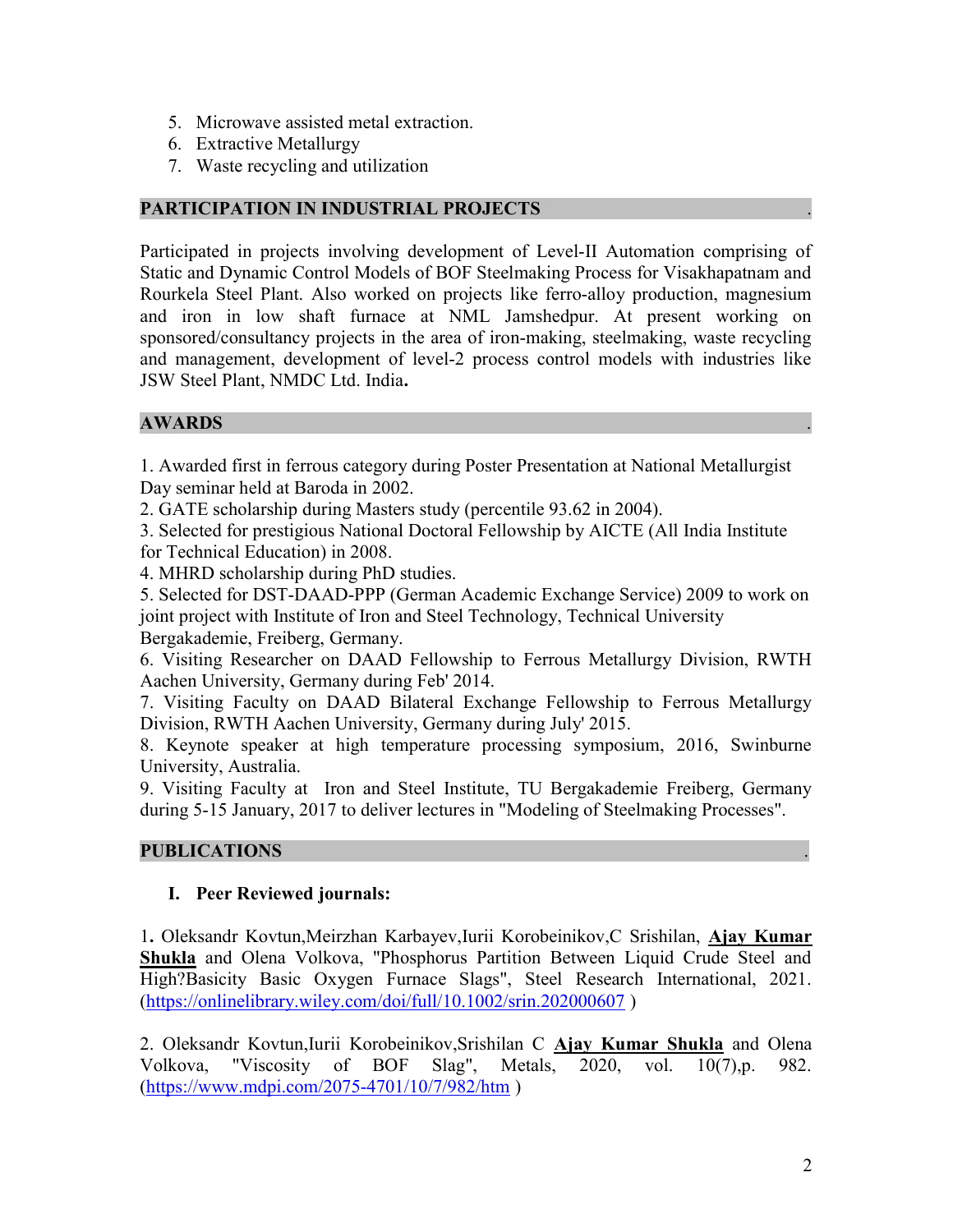3. C Srishilan, Anand Vivek, *Ajay Kumar Shukla*, "Operating Line Prediction of COREX Iron-making Process Using RIST Diagram", ISIJ International, 2020, vol. 60(4),p. 656-661.(https://www.jstage.jst.go.jp/article/isijinternational/60/4/60\_ISIJINT-2019-429/\_html/-char/en)

4. Ajay Kumar Shukla,, B. Deo and D.G.C. Robertson, "Modeling of scrap dissolution in molten iron for the case of heat transfer controlled process by different approaches and comparision of their accuracies", Journal of Heat Transfer (ASME), 2020, vol. 142(10), p. 012101-1-12 (https://doi.org/10.1115/1.4045100 ).

5. Ajay Kumar Shukla, "Thermodynamics-based modeling of iron- and steelmaking processes using flow sheet-based approach employing METSIM", Transactions of the Indian Institute of Metals, 2019, vol. 73(3), p. 767-775. (https://link.springer.com/article/10.1007%2Fs12666-018-1529-z)

6. C. Srishilan, Ajay Kumar Shukla, "Thermodynamic model of COREX melter gasifier using FactSage<sup>TM</sup> and macro facility" *Metallurgical and Materials Transactions B*, 2019, vol. 50(1), p. 312-323.

(https://link.springer.com/article/10.1007%2Fs11663-018-1476-4)

7. Kali Prasad, C. Srishilan, Ajay Kumar Shukla, and Marutiram Kaza, " Thermodynamic assessment and experimental validation of clinker formation from blast furnace slag through lime addition", Ceramic International, 2018, vol.44(16), p. 19434- 19441.

https://doi.org/10.1016/j.ceramint.2018.07.180

8. C. Srishilan, *Ajay Kumar Shukla*, "Static thermochemical model of COREX melter gasifier", Metallurgical and Materials Transactions B, 2018, vol. 49(1), p. 388-398. (https://link.springer.com/article/10.1007/s11663-017-1147-x )

9. Yuvaraj Patil, Ajay Kumar Shukla, "Numerical simulation of effect of process parameters on cooling rate and secondary dendrite arm spacing (SDAS) in high speed twin roll strip casting of Al-15wt%Cu alloy", Journal of Heat Transfer (ASME), 2019, vol. 141(10), p. 102101-1 (https://doi.org/10.1115/1.4044108 ).

10. Deepjyoti Mukherjee, Ajay K. Shukla, Dieter G. Senk, "Prediction of decarburization process along with hydrogen and nitrogen removal by mathematical modeling of RH degassing process", Ironmaking and Steelmaking: Processes, Products and Applications, 2018, vol. 45(5), p. 412-419. ( http://www.tandfonline.com/doi/full/10.1080/03019233.2016.1274847 )

11. Deepjyoti Mukherjee, Ajay K. Shukla, Dieter G. Senk, "Cold Model based investigations to study the effects of operational and non-operational parameters on RH degassing process", Metallurgical and Materials Transactions B, 2017, vol. 48(2), p. 763-771. ( https://link.springer.com/article/10.1007/s11663-016-0877-5/fulltext.html)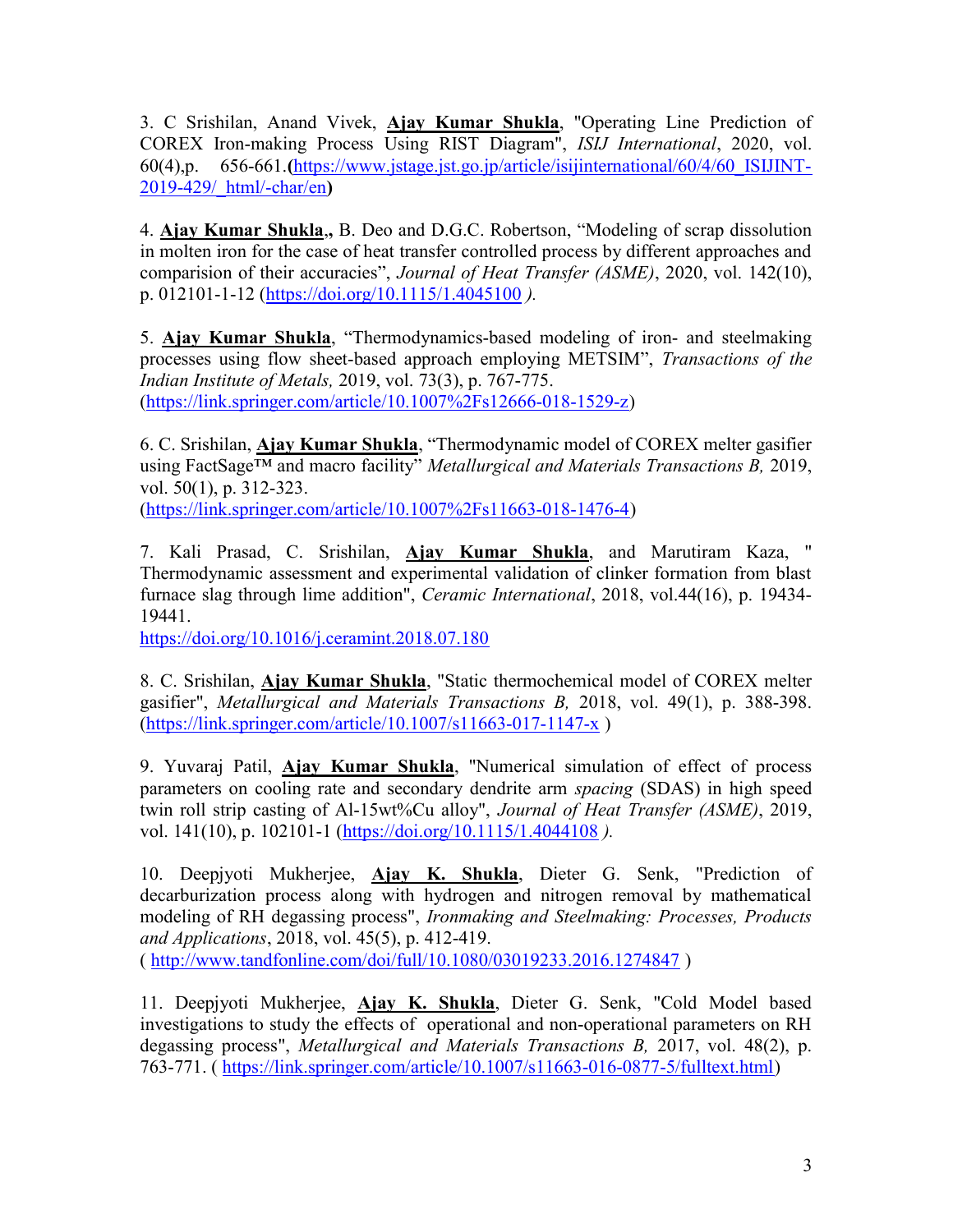12. Ravindra Dhirhi, Kali Prasad, Ajay Kumar Shukla, Sabita Sarkar, T Renganathan, S. Pushpavanam, Marutiram Kaza, "Experimental Study of Rotating Dry Slag Granulation Unit: Operating Regimes,Particle Size Analysis and Scale Up", Applied Thermal Engineering, 2016, 2016, vol. 107, p. 898-906. (http://www.sciencedirect.com/science/article/pii/S1359431116311784)

13. A. K. Shukla, B. Deo and D.G.C. Robertson, "Scrap dissolution in molten iron containing carbon for the case of coupled heat and mass transfer control", *Metallurgical* and Materials Transactions B, 2013, vol. 44(6), p. 1407-1427. (http://link.springer.com/article/10.1007/s11663-013-9905-x)

14. A. K. Shukla, B. Deo and D.G.C. Robertson, "Role of air gap in scrap dissolution process", Metallurgical and Materials Transactions B, 2013, vol. 44(6), p. 1398- 1406. (http://link.springer.com/article/10.1007/s11663-013-9906-9)

15. A. K. Shukla, Dmitry Reybov, Olena Volkova, P.R.Scheller and Brahma Deo, "Cold model investigations of melting of ice in a gas stirred ladle", Metallurgical and Materials Transactions B, 2011, vol. 42(1), p. 224-235. (http://link.springer.com/article/10.1007/s11663-010-9442-9)

16. A. K. Shukla, B. Deo, S. Millman, B. Snoeijer, A. Overbosch and A. Kapilashrami, "An insight into the mechanism and kinetics of reactions in BOF Steelmaking process: Theory vs. practice", Steel Research International, 2010, vol. 81(11), p. 940-948. (http://onlinelibrary.wiley.com/doi/10.1002/srin.201000123/abstract)

17. A.Mondal, A.K.Shukla, A. Upadhyaya and D.Agrawal, "Effect of porosity and particle size on microwave heating of copper", Science of Sintering, 2010, vol. 42(2), p. 169-182.

(http://www.doiserbia.nb.rs/img/doi/0350-820X/2010/0350-820X1002169M.pdf )

18. A .K. Shukla, A.Mondal,A. Upadhyaya, "Numerical modeling of microwave heating", Science of Sintering, 2010, vol.  $42(1)$ , p. 99-124. (http://www.doiserbia.nb.rs/img/doi/0350-820X/2010/0350-820X1001099S.pdf)

19. A. K. Shukla, B. Deo and K. Deb, "Steel production at optimal cost", Directions (the Magazine of IIT Kanpur),  $2006$ , vol.  $7(2)$ , p. 27-34. (http://www.iitk.ac.in/directions/may2006/PRINT~DEO.pdf)

# II. Contributions to symposia and compiled volumes :

1. "Static and Dynamic Control Model of BOF Steelmaking Process and Its Validation With Steel Plant Data", presented in AISTech (American Iron and Steel Technology) 2019 conference at Pittsuburgh, USA during 6-9 May 2019. (https://mme.iitm.ac.in/shukla/AIST%20paper%202019%20Ajay%20Shukla.pdf)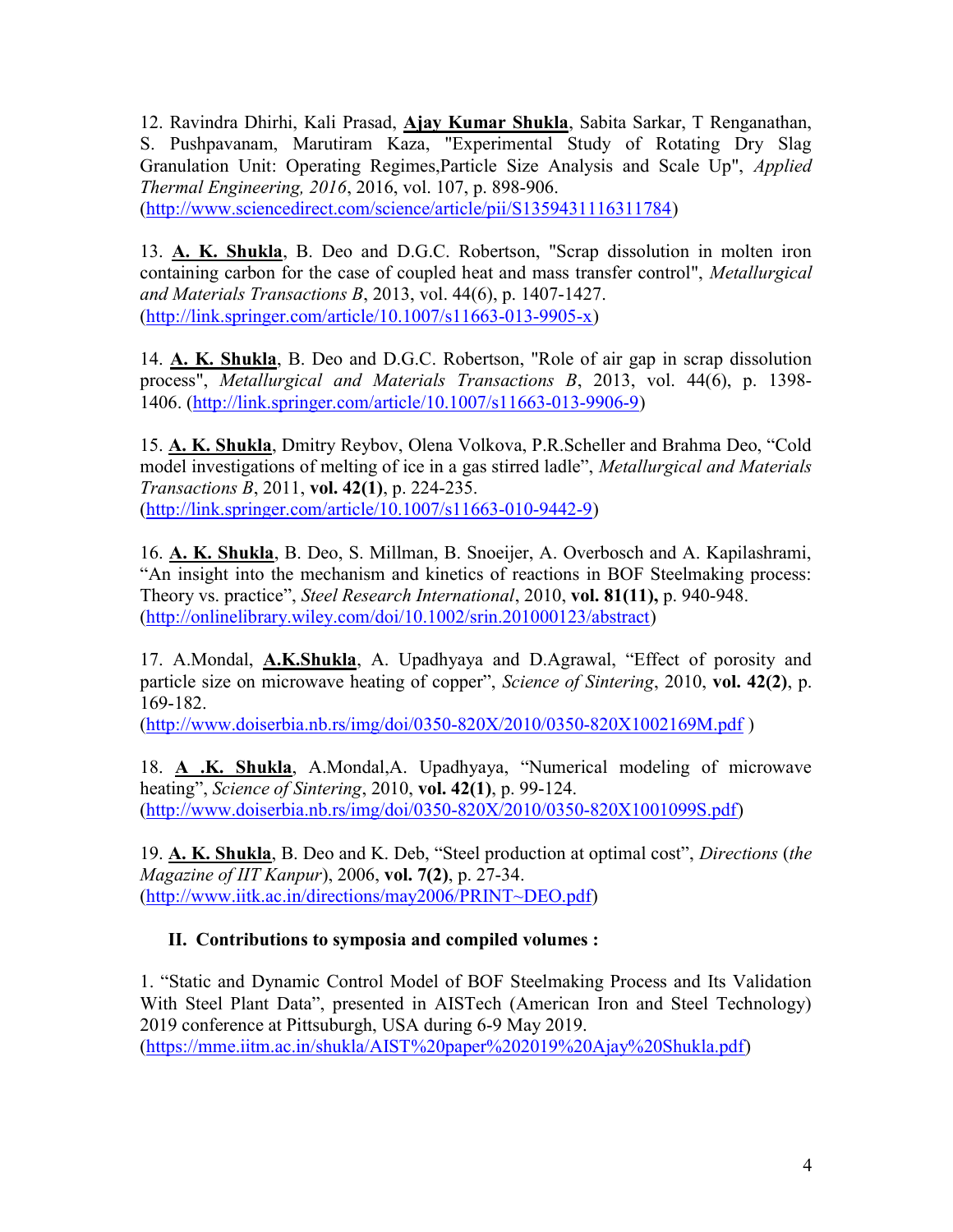2. "Use of biomass as a partial replacement of fossil fuel in ironmaking process with reduction in CO2 emissions" presented in DST-Sensitization workshop at VNIT Nagpur during 11-12 March 2019.

3. "Modified Rist Operating Diagram of COREX Melter Gasifier", presented in ASIC (Asia Steel International Conference) 2018 conference at Bhubaneswar during 6-9 February 2018.

4. "Thermodynamic modeling of COREX melter gasifier using FactSage", presented in STIS (Science and Technology of Iron and Steelmaking) 2017 conference at IIT Kanpur during 11-13 December 2017.

(https://mme.iitm.ac.in/shukla/stis%20paper%202017.pdf)

5. "Recent Developments in Optimization and Control in BOF Steelmaking", presented in National Seminar on "Make In Steel for Make In India - Perspectives for Iron and Steel Industry 2017 conference at CGCRI Kolkata during 27-28 April 2017.

6. "Application of computing approach to model steelmaking processes employing FactSage/METSIM", presented in National Metallurgist day' 2016, IIT Kanpur, organized by Indian Institute of Metals.

7. "Mathematical and Physical Modeling of RH Degassing Process", presented in National Metallurgist day' 2016, IIT Kanpur, organized by Indian Institute of Metals.

8. "Mathematical Model Based Approach to Optimize and Control Iron and Steelmaking Processes", keynote address delivered at High Temperature Processing Symposium, 2016, Swinburn University, Australia.

9. "Static thermochemical model of COREX process", presented in National Metallurgist day' 2015, Coimbatore, organized by Indian Institute of Metals.

10. "Physical modeling based analysis of dry slag granulation process", presented in National Metallurgist day' 2015, Coimbatore, organized by Indian Institute of Metals.

11. "Thermodynamic modeling of ferrous/non ferrous extraction processes involving flow-sheet based approach using FactSage/METSIM", presented in National Metallurgist day' 2015, Coimbatore, organized by Indian Institute of Metals.

12. "Numerical investigation of high speed Vertical Twin Roll Casting process for Al 15%Cu binary alloy", presented in National Metallurgist day' 2015, Coimbatore, organized by Indian Institute of Metals.

13. "Expert model of BOF Steelmaking process and its industrial validation", presented in National Metallurgist day' 2015, Coimbatore, organized by Indian Institute of Metals.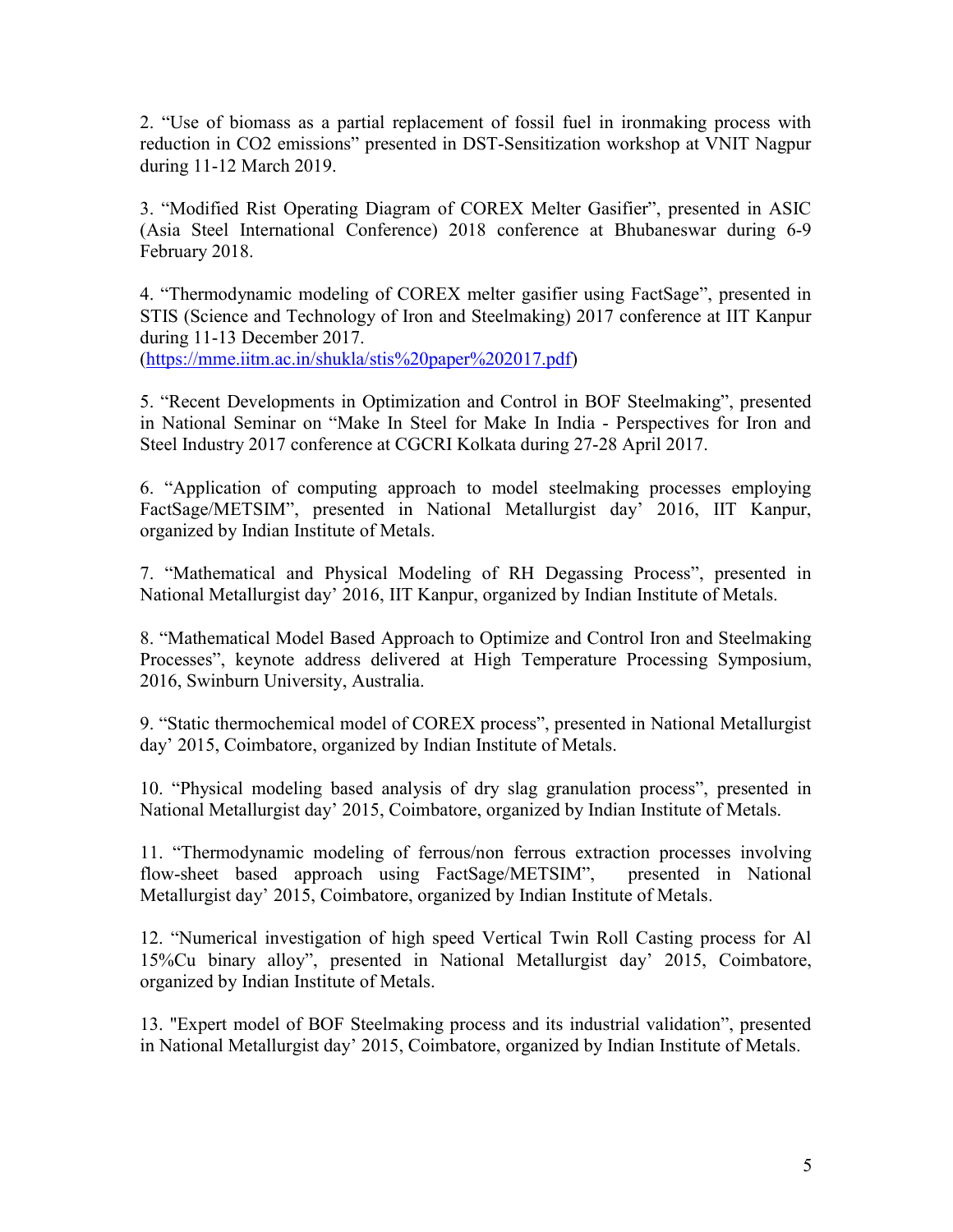14. "Development of dynamic control model of RH degassing process and its industrial validation", presented in National Metallurgist day' 2015, Coimbatore, organized by Indian Institute of Metals.

15. "Control of hot metal treatment by fundamental as well as Data based modeling approach using Artificial Neural Network (ANN)", presented in National Metallurgist day' 2015, Coimbatore, organized by Indian Institute of Metals.

16. "Steady state numerical model of COREX Melter Gasifier", presented in National Metallurgist day' 2014, Pune, organized by Indian Institute of Metals. (https://mme.iitm.ac.in/shukla/Steady%20State%20Numerical%20Model%20of%20COR EX%20Melter%20Gassifier%20NMD2014%20poster.pdf)

17. "Heat transfer, fluid flow and solidification modeling of Twin Roll casting process", presented in National Metallurgist day' 2014, Pune, organized by Indian Institute of Metals. (https://mme.iitm.ac.in/shukla/Poster%20-1.pdf)

18. "Flow Sheet Based Modeling Approach Coupled with Application of Thermodynamics for the Control of Various Iron and Steelmaking Processes" presented in 2014 TMS Annual Meeting and Exhibition, San-Diego, USA. (http://www.programmaster.org/PM/PM.nsf/ApprovedAbstracts/E20730EB38B335C885 257BA90063086C?OpenDocument )

19. "Lean Operations Strategy to Combat Uncertainties in Temperature at BOF Endpoint, Tapping, Deoxidation, Alloy Addition and Thermal History" presented in 2014 TMS Annual Meeting and Exhibition, San-Diego, USA.

(http://www.programmaster.org/PM/PM.nsf/ApprovedAbstracts/A415920A05E2663385 257BA9005D98B4?OpenDocument)

20. "Data based modeling approach to control iron and steel making processes" presented in STIS (Science and Technology of Iron and Steelmaking) 2013 conference at NML Jamshdepur during 16-18 December 2013.

(https://mme.iitm.ac.in/shukla/Data%20based%20modeling%20approach%20of%20iron %20and%20steelmaking%20processes1.pdf )

21. Flow Sheet based modeling approach to control iron and steel making supply chain, presented in National Metallurgist day' 2013, IIT Varanasi, organized by Indian Institute of Metals.

(https://mme.iitm.ac.in/shukla/Poster%20Ajay%20Kumar%20Shukla\_metsim.pdf)

22. "Application of Gibbs energy minimization technique to oxygen steelmaking process", presented in National Metallurgist day' 2012, Jamshedpur, organized by Indian Institute of Metals.( https://mme.iitm.ac.in/shukla/NMDATM2012.pdf )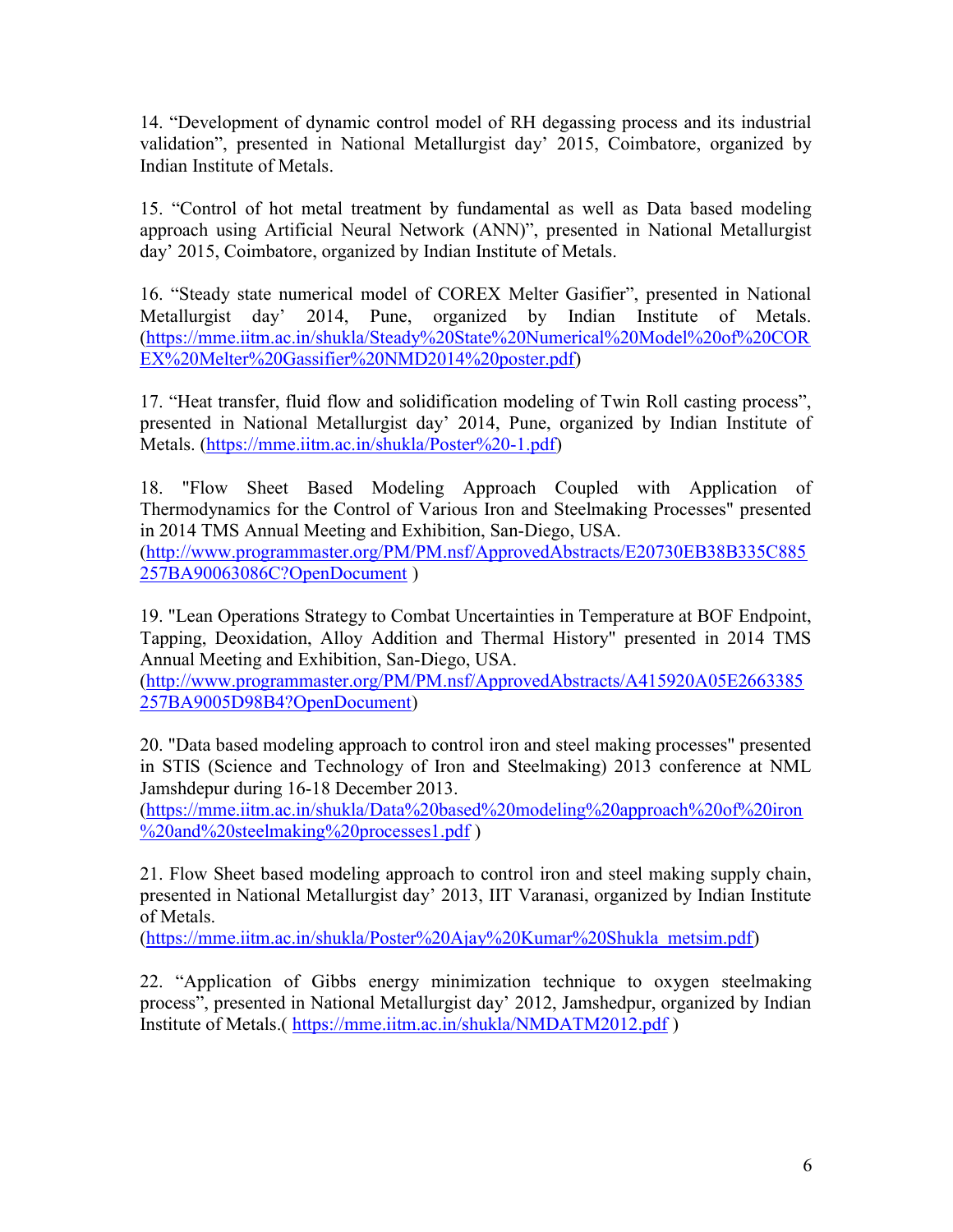23. "Models for oxygen steelmaking process: Theoretical analysis vs practical trends" presented in International Congress on Science and Technology of Steelmaking, ICS 2012, Dresden, Germany.( https://mme.iitm.ac.in/shukla/bdeoics2012.pdf)

24. "Contribution of metal droplets in Oxygen steelmaking process: Theoretical analysis vs practical investigations" presented in National Metallurgist day'2011, Hyderabad, organised by Indian Institute of Metals.

25. "On-Time thermal tracking of liquid metal temperature in an integrated steel melt shop", presented in National Metallurgist day'2011, Hyderabad, organised by Indian Institute of Metals.

26. "An insight into the mechanism and kinetics of reactions in BOF steelmaking process: Theory vs. practice", presented in International Conference on the Advances in Theory of Ironmaking and Steelmaking, ATIS 2009, organized by Indian Institute of Science.

27. "Application of Neural Networks for the prediction of Steel Temperature in ladle", presented in National Metallurgist day' 2009, Kolkata,organised by Indian Institute of Metals.

28. "Production of Low Phosphorous Steels and Ensuring Direct Tap Practices for the BOF Steelmaking Process", presented in International Congress on Science and Technology of Steelmaking, ICS 2008, organised by Tokyo Institute of Technology, Japan. (https://mme.iitm.ac.in/shukla/ICS2008%20dephos%20paper%20shukla.pdf)

29. "Production of Low Phosphorous Steel in Basic Oxygen Steelmaking Process", presented in National Symposium for Materials Research Scholars (MR08), 2008, organised by Department of Metallurgical Engineering and Materials Science, IIT Bombay.

30. "Mathematical Modeling of Phosphorous Prediction in BOF Steelmaking Process : A Fundamental Approach to Produce Low Phosphorous Steels and Ensure Direct Tap Practices", presented in International Conference on Metal and Alloys METALLO'07, organized by IIT Kanpur, India.

( https://mme.iitm.ac.in/shukla/Poster%20Ajay%20Kumar%20Shukla.pdf )

31. "Coupled heat and mass transfer approach to simulate the scrap dissolution in steelmaking process" , presented in International Symposium for Research Scholars 2006 on Metallurgy, Materials Science & Engineering , organized by IIT Chennai , India. (https://mme.iitm.ac.in/shukla/isrs%202006%20paper.pdf )

32. "Theoretical and practical aspects of lance skulling and slag foaming in BOF vessels", presented in AISTech '2007.(https://mme.iitm.ac.in/shukla/bdeoAIST2007.pdf )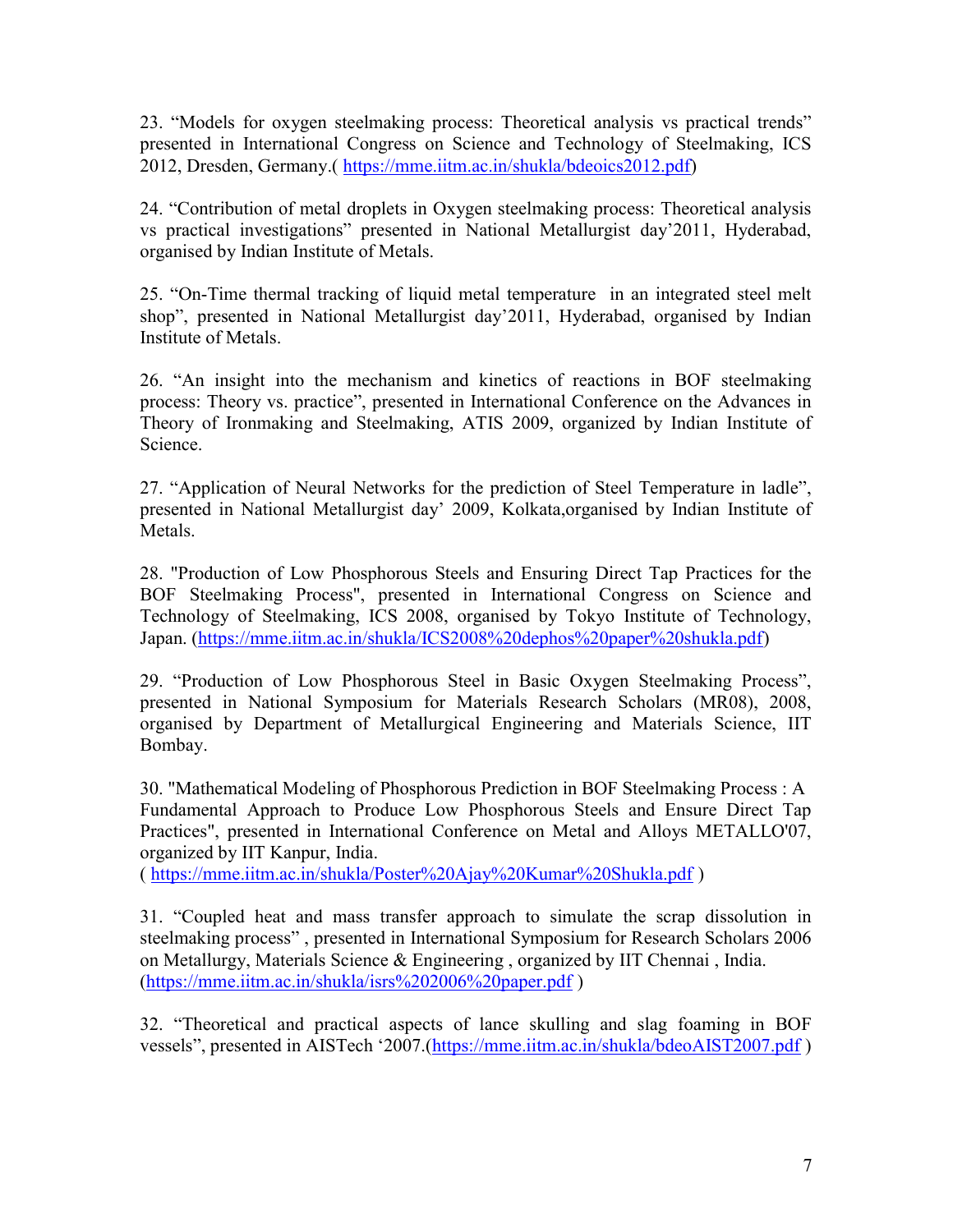33. "Theoretical Aspects of Scrap Dissolution in Oxygen Steelmaking Converters", presented in AISTech 2004 Conference. (https://mme.iitm.ac.in/shukla/232.pdf)

34. "Efficacy of advanced variable selection and regression techniques for analysis of BOF data.", presented in National Metallurgist day'2004, organised by Indian Institute of Metals.

35. "End Point Control in BOF Steelmaking at Durgapur Steel Plant",presented in National Metallurgist Day'2003,Kolkata,organised by Indian Institute of Metals.

36. "Stabilisation of Six Hole Lance in BOF Shop at Durgapur Steel Plant ", presented in National Metallurgist day'2002,Baroda,organised by Indian Institute of Metals. (AWARDED FIRST IN FERROUS CATEGORY )

(https://mme.iitm.ac.in/shukla/Stabilisation%20of%20Six%20Hole%20Lance%20in%20 BOF%20Shop%20at%20Durgapur%20Steel%20Plant.pdf

#### DETAILS OF SPONSERED/CONSULTANCY PROJECTS

| S. No. | Title                                                                                                                            | Duration                 | <b>Funding Agency</b>                                                                                                                        | Cost (in<br>INR) |
|--------|----------------------------------------------------------------------------------------------------------------------------------|--------------------------|----------------------------------------------------------------------------------------------------------------------------------------------|------------------|
| 1.     | Studies on kinetics of<br>scrap dissolution and<br>effect of other<br>parameters on<br>dynamic control of<br>steelmaking process | 2009-2011<br>(completed) | <b>DST-DAAD</b><br>(visited Institute of Iron<br>and Steel Technology,<br><b>Technical University</b><br>Bergakademie, Freiberg,<br>Germany) | 2,00,000         |
| 2.     | Microwave assisted<br>reduction of metal<br>oxides: An innovative<br>approach for<br>production of iron and<br>steel             | 2013-2017<br>(completed) | IIT Madras faculty seed<br>grant                                                                                                             | 19,00,000        |
| 3.     | Development of static<br>and dynamic control<br>for BOF process                                                                  | 2014-2017<br>(completed) | <b>JSW Steel Limited</b>                                                                                                                     | 2,00,000         |
| 4.     | Mathematical<br>modeling of RH<br>steelmaking process<br>for IF steel production                                                 | 2014-2017<br>(completed) | <b>JSW Steel Limited</b>                                                                                                                     | 2,00,000         |
| 5.     | Data based modeling<br>approach to control<br>Hot Metal<br>Desulphurization<br>(HMDS) at JSW                                     | 2014-2017<br>(completed) | <b>JSW Steel Limited</b>                                                                                                                     | 2,00,000         |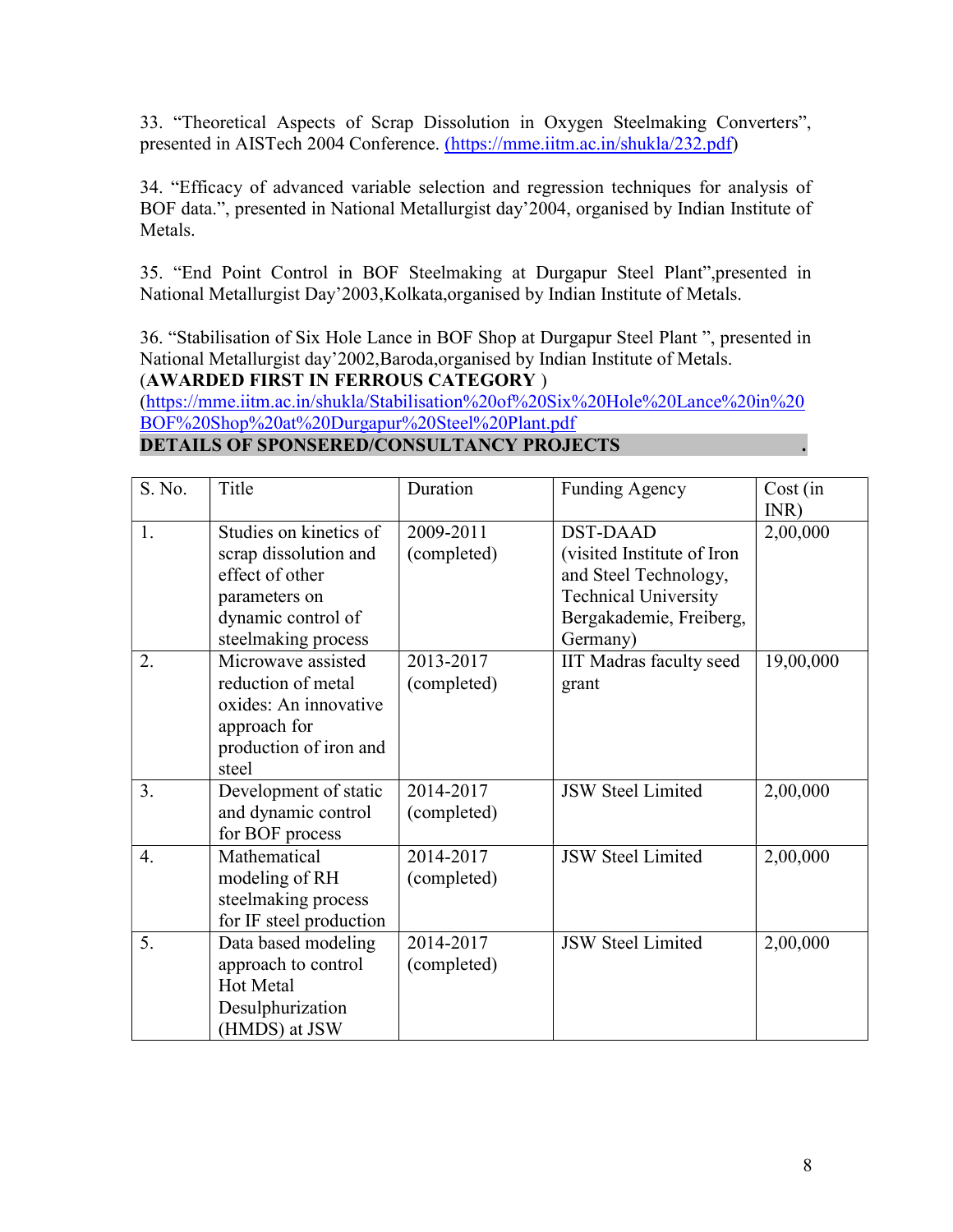| 6.     | JSW-IITM Center for<br>applied Research<br>(JICAR)<br>(First project on 'Dry<br>slag granulation<br>process for energy                                                                                                                     | 2015-2020<br>(I am Co-PI in<br>this Center)                                                                                                                    | <b>JSW Steel Limited</b>                                                                                                                                                                                             | 50,00,000   |
|--------|--------------------------------------------------------------------------------------------------------------------------------------------------------------------------------------------------------------------------------------------|----------------------------------------------------------------------------------------------------------------------------------------------------------------|----------------------------------------------------------------------------------------------------------------------------------------------------------------------------------------------------------------------|-------------|
|        | recovery and to<br>produce cement<br>clinker' is underway)                                                                                                                                                                                 |                                                                                                                                                                |                                                                                                                                                                                                                      |             |
| $\tau$ | Dry slag granulation<br>process for energy<br>recovery and cement<br>clinker production                                                                                                                                                    | 2016-2020 (I am<br>Co-PI in this<br>project)                                                                                                                   | Ministry of Steel, Govt.<br>of India                                                                                                                                                                                 | 1,60,00,000 |
| 8.     | Microwave assisted<br>beneficiation of<br>ironore/coal fines: An<br>Innovative approach<br>of steelmaking                                                                                                                                  | 2018-2021 (I am<br>PI in this project.                                                                                                                         | Ministry of Human<br>Resource/JSW Steel<br>Plant/NMDC<br>Limited/IIT Kanpur                                                                                                                                          | 3,31,00,000 |
| 9.     | Development of new<br>dephosphorisation<br>model for primary<br>steel making                                                                                                                                                               | 2018-2020 (I am<br>PI in this project;<br>German<br>Investigator: Prof.<br>Olena Volkova,<br>Director, Iron and<br>Steel Institute,<br>TU Freiberg,<br>Germany | <b>DST-DAAD</b> Project<br><b>Based Personal</b><br><b>Exchange Program</b><br>(PPP) -2017; with<br>Institute of Iron and<br>Steel Technology,<br><b>Technical University</b><br>Bergakademie, Freiberg,<br>Germany) | 7,00,000    |
| 10     | Estimation of physical<br>properties of slag and<br>investigation of slag<br>morphology during<br>solidification and<br>development of<br>mathematical model to<br>estimate heat transfer<br>coefficient in<br>continuous casting<br>molds | 2019-2021 (I am<br>PI in this project;<br>German<br>Investigator: Prof.<br>Olena Volkova.<br>Director, Iron and<br>Steel Institute,<br>TU Freiberg,<br>Germany | <b>DST-DAAD</b> Project<br><b>Based Personal</b><br><b>Exchange Program</b><br>(PPP) -2018; with<br>Institute of Iron and<br>Steel Technology,<br><b>Technical University</b><br>Bergakademie, Freiberg,<br>Germany) | 7,00,000    |

#### **COURSES TAUGHT**

1. Iron and Steelmaking (UG Course, taught in 2012-13-II, 2013-14-II, 2014-15-II, 2015- 16-II, 2017-18-II and 2018-19-II semester, Class strength 50-60).

2. Principles of Extractive Metallurgy (UG Course, taught in 2012-13-II, 2013-14-II,

2015-16-II, 2017-18-I and 2018-19-I semester, Class strength 50-55).

3. Advanced Metallurgical Thermodynamics (PG Course, taught in 2013-14-I, 2014-15-I, 2015-16-I and 2016-17-I semester Class strength 15-35).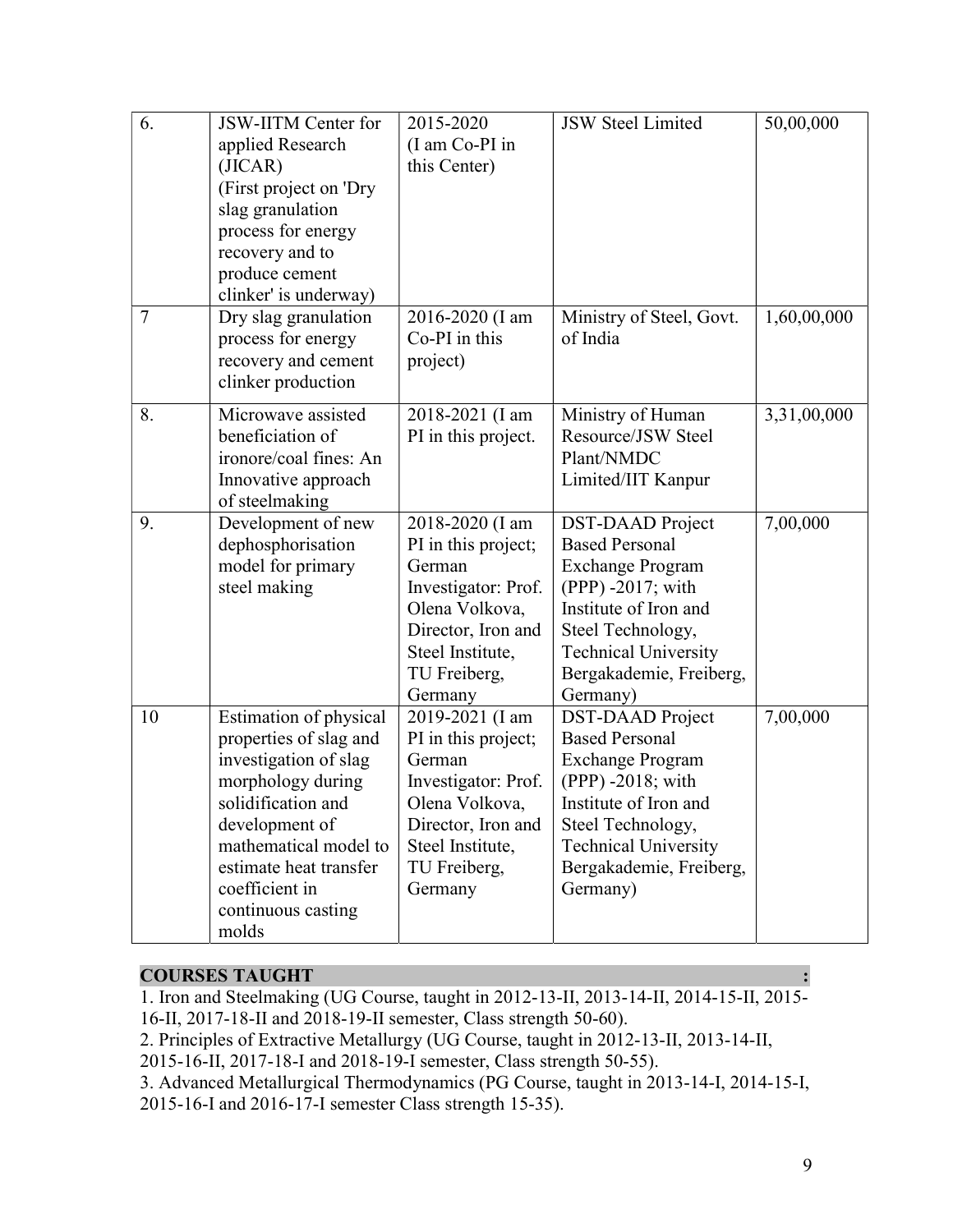4. Metallurgical Plant Design (PG Course, taught in 2014-15-I semester, 2015-16-I, 2016-17-I and 2017-18-I semester, Class strength 25-45).

5. Special Topics in Iron and Steelmaking (PG Course, taught in 2016-17-I semester and 2016-17-II semester, Class strength 15-20).

#### STUDENT GUIDANCE

M.Tech: Completed 10 (out of which 3 worked under DAAD sandwich with RWTH Aachen)

MS: Completed: 02; Ph.D: Completed: 01; Ongoing: 02 (2 students as participants in Indo-German (DST-DAAD) projects.

The topics of student projects are as follows:

- 1. Expert model of BOF Steelmaking Process
- 2. Physical and Mathematical Modeling of RH Degassing Process
- 3. Physical and Mathematical Modeling of Dry Slag Granulation Process
- 4. Data Based Modeling Approach to Control Iron and Steelmaking Process
- 5. Optimization of Steel Plant Supply Chain using Innovative AI techniques
- 6. Mathematical Modeling of COREX Iron-making Process and its Industrial Validation
- 7. Heat Transfer and Fluid Flow Modeling of Twin-Roll Casting Process
- 8. Mathematical Modeling of MIDREX Iron-making Process and its Industrial Validation
- 9. Microwave assisted beneficiation of lean quality iron ores
- 10. Modeling of pulverized coal injection in modern blast furnace.

#### CONFERENCE/FOREIGN VISITS/INVITED SEMINARS .

#### Conference:

- 1. National Metallurgist day and Annual Technical Meeting , Nov 2002 ,Baroda ,India.
- 2. Asia Steel Seminar, April 2003 ,Jamshedpur ,India .
- 3. National Metallurgist day and Annual Technical Meeting ,Nov 2003 ,Kolkata ,India
- 4. International Symposium for Research Scholars 2006 on Metallurgy, Materials Science & Engineering , organised by IIT Chennai , India .

5. International Conference on Science and Technology of Iron and Steelmaking, Gifu Japan,2008.

6. SANO Symposium, University of Tokyo, 2008.

7. International Conference on the 'Advances in Theory of Ironmaking and Steelmaking', Bangalore, India, 2009.

8. National Metallurgist day and Annual Technical Meeting , Nov 2012 ,Jamshedpur , India.

9.National Metallurgist day and Annual Technical Meeting , Nov 2013 ,IIT Varanasi, India.

10. International Conference on Science and Technology of Steelmaking (STIS 2013), Dec 2013, NML Jamshedpur, India.

11. TMS Annual Technical Meeting, Feb 2014, San-Diego, USA.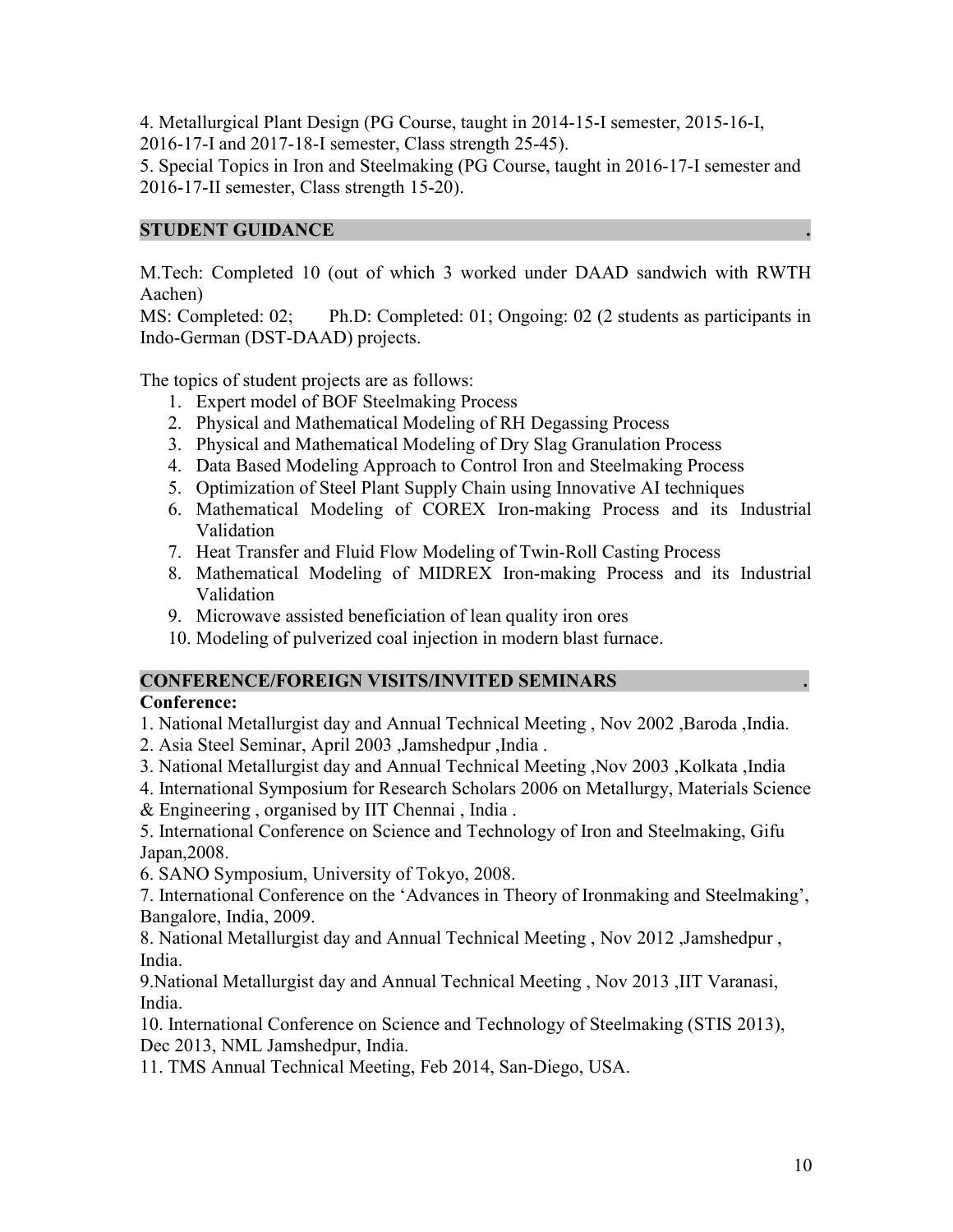12. National Metallurgist day and Annual Technical Meeting , Nov 2015 , Coimbatore, India.

13. High Temperature Conference (HTTP 16), Feb 2016, Swinburn University of Technology, Australia.

14. National Metallurgist day and Annual Technical Meeting , Nov 2016 , IIT Kanpur, India.

15. International Conference on Science and Technology of Steelmaking (STIS 2017), Dec 2017, IIT Kanpur, India.

16. AISTech (American Iron and Steel Technology) 2019 conference at Pittsburgh. Foreign visits:

1. University of Tokyo, October 2008 to attend SANO symposium (also visited the International Conference on Science and Technology of Steelmaking held at Gifu, Japan).Total visit was for ten days.

2. Visited Institute of Iron and Steel Technology, Technical University Bergakademie, Freiberg, Germany (from October-December 2009) as a participant of DST-DAAD-PPP project.

3. Visited RWTH Aachen University on DAAD fellowship during Feb 2014 and as a visiting faculty during July 2015.

4. Visited San-Diego to attend TMS Annual Technical Meeting during Feb 2014.

5. Visited Swinburn University Australia during Feb 2016.

6. Visiting Professor, Iron and Steel Institute, TU Bergakademie, Freiberg, Germany during January 2017.

7. Visited RWTH Aachen University under Research Mission program under IITM - RWTH IGP during April 2018.

8. Visiting Professor, Iron and Steel Institute, TU Bergakademie, Freiberg, Germany during December 2018 under Indo-German Exchange (DST-DAAD) program.

9. Visited Pittsburgh, USA to attend AISTech-2019 conference during May 2019.

### Invited seminar:

1. Invited to deliver a presentation on modeling of BOF steelmaking process at National Metallurgical Laboratory, Jamshedpur on December 2, 2011.

2. Invited to deliver a presentation on automation control and data based modeling of steelmaking process at ABB Bangalore on May 7, 2011.

3. Invited talks at JSW Steel limited about process control on BOF steelmaking during July 2013.

4. Invited talk at JSW Steel on flow sheet modeling approach of iron and steelmaking processes during December 2014.

5. Invited talk at NMDC R&D on microwave assisted reduction of iron-ore and coal fine mix to produce iron at cheaper cost during February 2014.

6. Invited talk at JSW Steel limited on post combustion control of BOF steelmaking during January 2015.

7. Invited talk at JSPL Raigarh on mathematical model based control of iron and steelmaking processes during April 2015.

8. Invited talk at SAIL-RDCIS Ranchi on quantitative approaches in iron and steelmaking during May 2015.

9. Invited talk at NML Jamshedpur on Flow-sheet based modeling approaches applied to ferrous/non-ferrous extraction during May 2015.